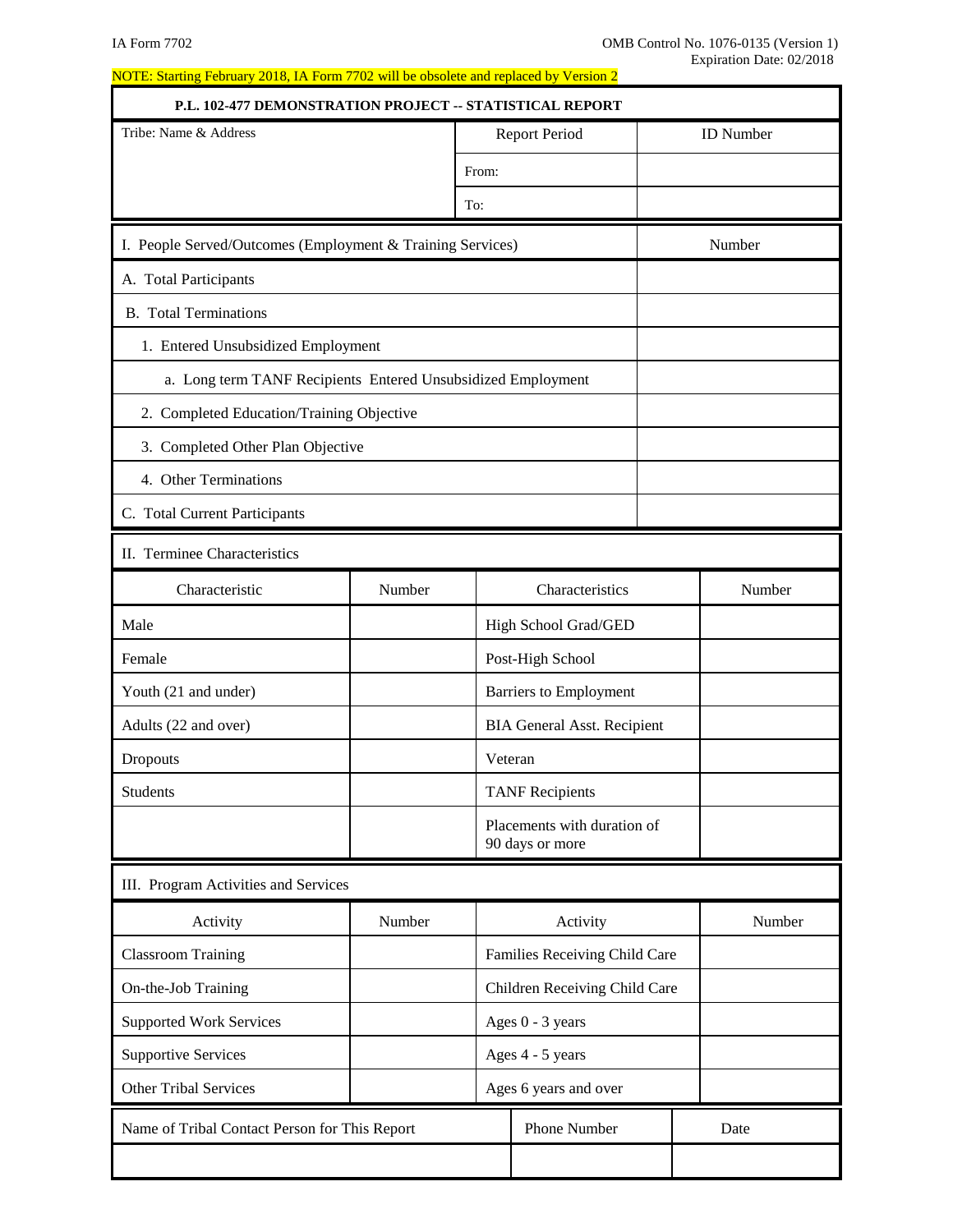# **Instructions for Completing the P.L. 102-477 Demonstration Project -- Statistical Report**

The term "program" and P.L. 102-477 "project" are used interchangeably in the instructions that follow.

### *Identification Section*

Provide the name and mailing address of the tribe, along with the report period and identifying number, if any, assigned by the relevant BIA grant awarding official.

### *I. People Served/Outcomes Section*

This section covers both youth and adults receiving employment, training or education services. It does not include children provided with child care services.

- A. For this report, a participant is a person determined to be eligible for participation in the tribe's P.L. 102-477 project and who has begun to receive services, including formal assessment or employability planning services.
- B. For purposes of this report, "termination" includes any participant who has completed his or her program of services under the P.L. 102-477 project. The information recorded regarding the outcome for such a terminee can be recorded at any point in the 90 day period following the person's termination from the program.
	- (1) Entered total number of participants that have entered Unsubsidized Employment in any job placement in a position not supported with funds from the program and not part of a supported work assignment. It can include self-employment.

(a) A "Long term TANF participant entered unsubsidized employment" is a participant who has been determined eligible for TANF assistance at the time of entry into the program and received assistance for at least 30 months (whether or not consecutive).

- (2) Completed Education/Training Objective is the termination of a person who does not enter unsubsidized employment, but does successfully complete one or more of the objectives in the person's employability plan related to education or job-specific skill training.
- (3) Completed Other Plan Objective is the termination of a person who does not enter unsubsidized employment and does not complete any education or training objectives, but who successfully completes one or more of the other objectives of their participation as specified in the person's employability plan.
- (4) Other Terminations are terminations which cannot be classified into either of the three other categories.

Items I.B.(1), I.B.(2), I.B.(3) and I.B.(4) must total the same number as in Line I.B. Items I.B. and I.C. must total the same number as in Line I.A.

## *II. Terminee Characteristics*

This section is used to record the characteristics of those persons who terminated from the program during the report period.

- A "Dropout" is a person not attending school at the time of entry into the program and who does not have a high school diploma or GED.
- A "Student" is a person who does not have a high school diploma or GED, but who is attending school at the time of entry into the program.
- A "High School Graduate/GED" individual is one who, at the time of entry into the program, does have a high school diploma or GED, but who has not had any formal postsecondary education.
- A "Post-High School" person is one who, at the time of entry into the program, has had formal postsecondary education.
- "Barriers to employment" include a person's situation as an ex-offender, a substance abuser, one with an intermittent work history, one with a history of dependence on public assistance or another type of condition which makes it unlikely that the person would be able to successfully compete for an employment opportunity against other applicants without such barriers.
- "Placements with duration of 90 days or more" include participants placed in unsubsidized employment lasting